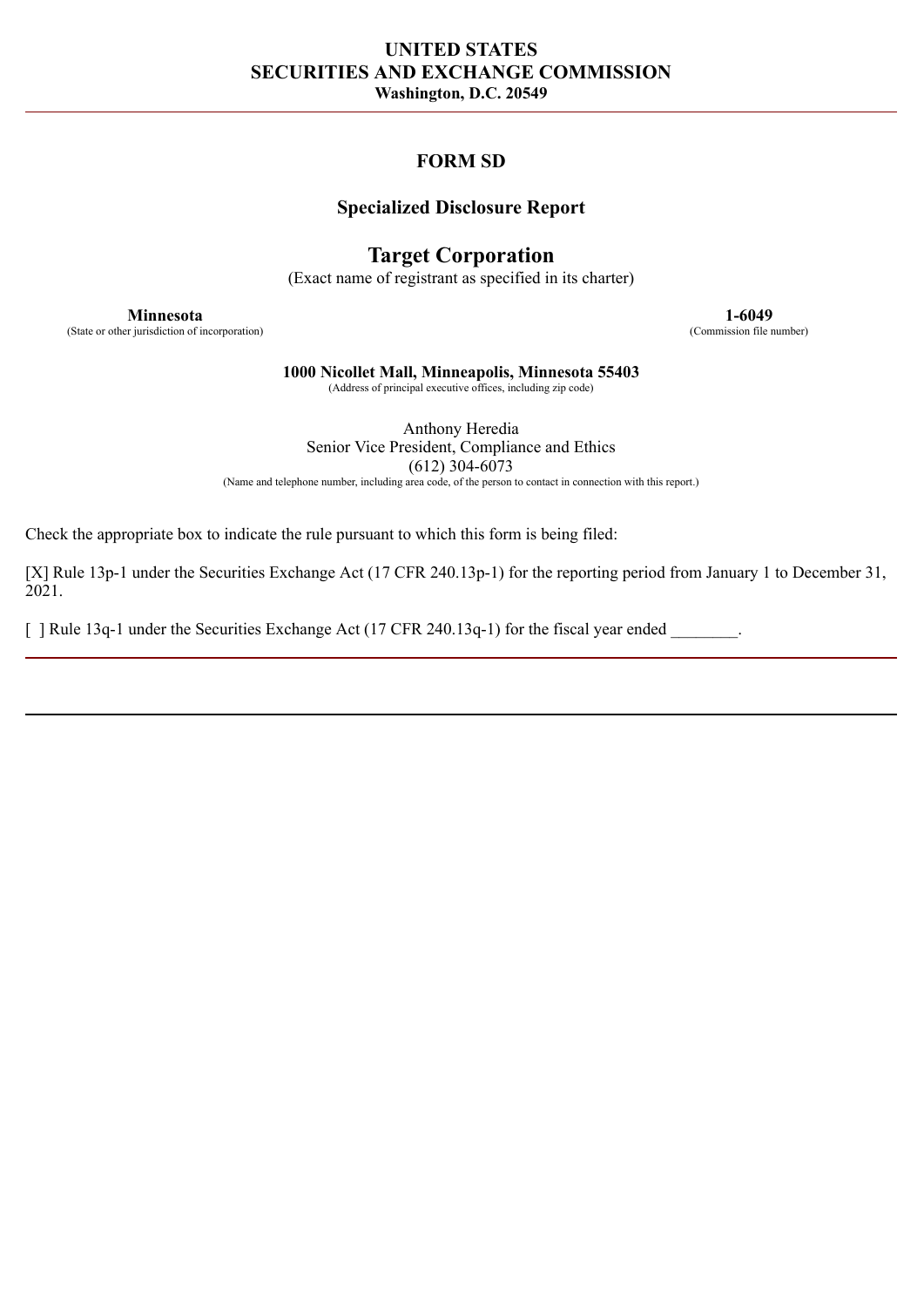#### **Section 1 – Conflict Minerals Disclosure**

#### **Item 1.01 Conflict Minerals Disclosure and Report**

A Conflict Minerals Report is provided for 2021 as an Exhibit to this Form SD and is available at *https://corporate.target.com/corporate-responsibility/responsible-sourcing/social-compliance/labor-and-human-rights* under the heading "Conflict Minerals Policy." The information contained on Target's website is not incorporated by reference into this Form SD or its Conflict Minerals Report and should not be considered part of this Form SD or the Conflict Minerals Report.

#### **Item 1.02. Exhibit**

The Conflict Minerals Report described in Item 1.01 is filed as Exhibit 1.01 to this Form SD.

#### **Section 2 – Resource Extraction Issuer Disclosure**

## **Item 2.01. Resource Extraction Issuer Disclosure and Report**

Not applicable

**Section 3 – Exhibits**

**Item 3.01. Exhibits**

Exhibit [1.01. Conflict Minerals Report for the calendar year ended December](#page-3-0) 31, 2021.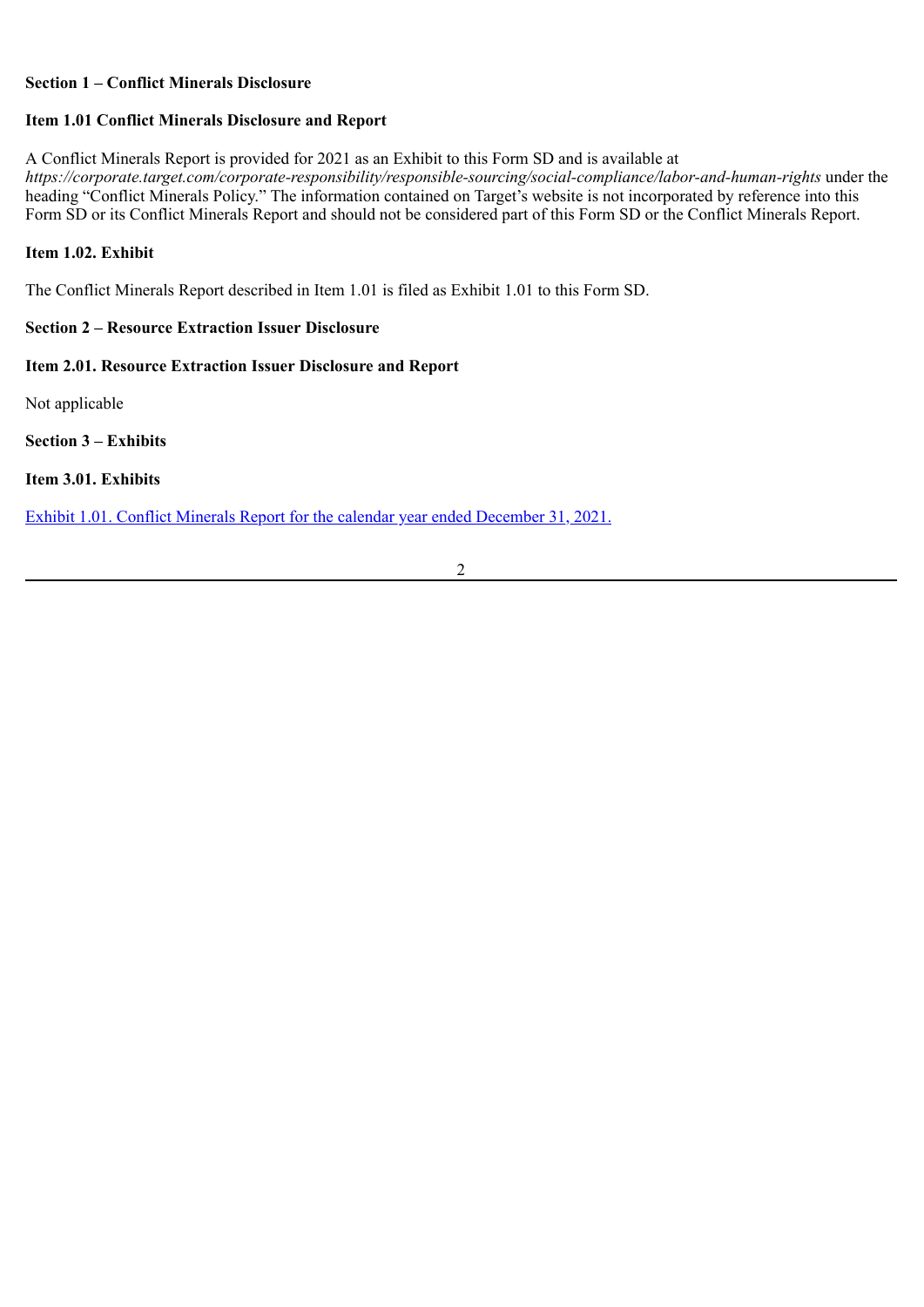#### **SIGNATURES**

Pursuant to the requirements of the Securities Exchange Act of 1934, the registrant has duly caused this report to be signed on its behalf by the duly authorized undersigned.

TARGET CORPORATION

Date: May 31, 2022

/s/ Don H. Liu Don H. Liu Executive Vice President and Chief Legal & Risk Officer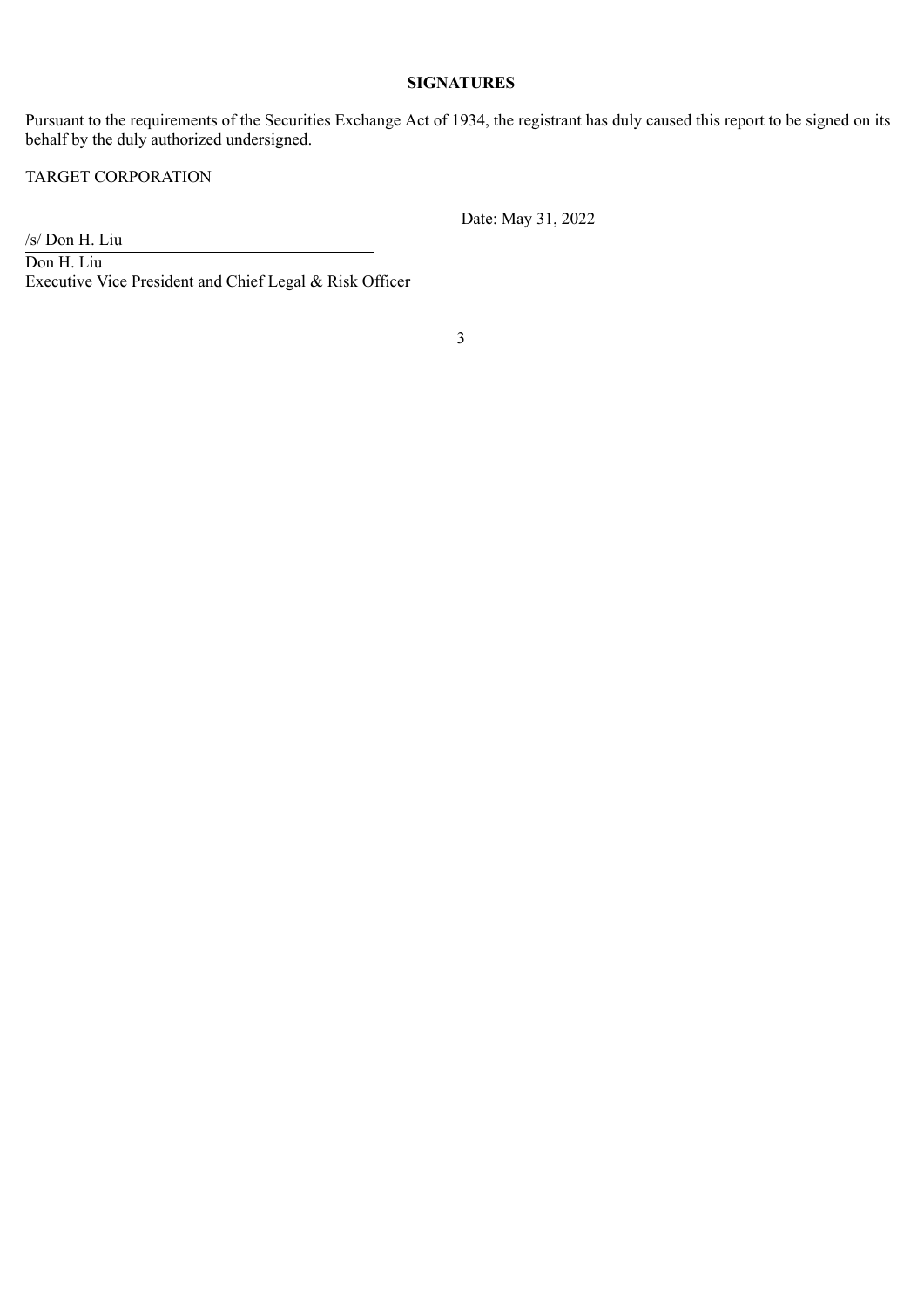

#### **Conflict Minerals Report Filed May 31, 2022** (For the calendar year ended December 31, 2021)

<span id="page-3-0"></span>This Conflict Minerals Report is being filed by Target Corporation ("Target") pursuant to Rule 13p-1 under the Securities Exchange Act and Form SD (collectively, the "Conflict Minerals Rule"). As used in this report, consistent with the Conflict Minerals Rule, "3TG" means columbite-tantalite (coltan), cassiterite, gold, wolframite, and the derivatives tantalum, tin, and tungsten.

Target is a retailer selling both everyday essentials and fashionable, differentiated merchandise at discounted prices. Target does not manufacture any of the products it sells. A significant portion of Target's sales is from national brand merchandise. Approximately one-third of Target's fiscal 2021 sales related to owned and exclusive brand products. Target may be subject to the requirements of the Conflict Minerals Rule because of the degree of influence that it may exercise over the materials, parts, ingredients, or components of some of its owned and exclusive brand products that contain necessary 3TG.

Target does not do any direct business with any smelters or refiners of 3TG. As a "downstream" company (which means a company between the smelter or refiner and the consumer), Target must rely on its vendors to provide accurate, reliable information about 3TG in its supply chain. Target also believes that, in most cases, it is several or more vendor tiers removed from the smelters and refiners of 3TG used in its products. However, through the efforts described in this Conflict Minerals Report, including its support of multi-stakeholder initiatives, Target is helping to address some of those difficulties presented to downstream companies and to encourage responsible sourcing in its supply chain.

# **Target's Conflict Minerals Policy**

Target encourages its suppliers to source 3TG responsibly. Target's conflict minerals policy (the "Conflict Minerals Policy") is publicly available at *https://corporate.target.com/corporate-responsibility/responsible-sourcing/socialcompliance/labor-and-human-rights*. The information contained on Target's website is not incorporated by reference into this Conflict Minerals Report or Target's Form SD and should not be considered part of this Conflict Minerals Report or the Form SD.

The Conflict Minerals Policy states that Target will not knowingly purchase or sell any owned or exclusive brand product that contains 3TG that finances armed conflict in the Democratic Republic of the Congo (the "DRC") or an adjoining country (together, the "Covered Countries").

The Conflict Minerals Policy also includes Target's expectation that each of the vendors with which it contracts to manufacture will:

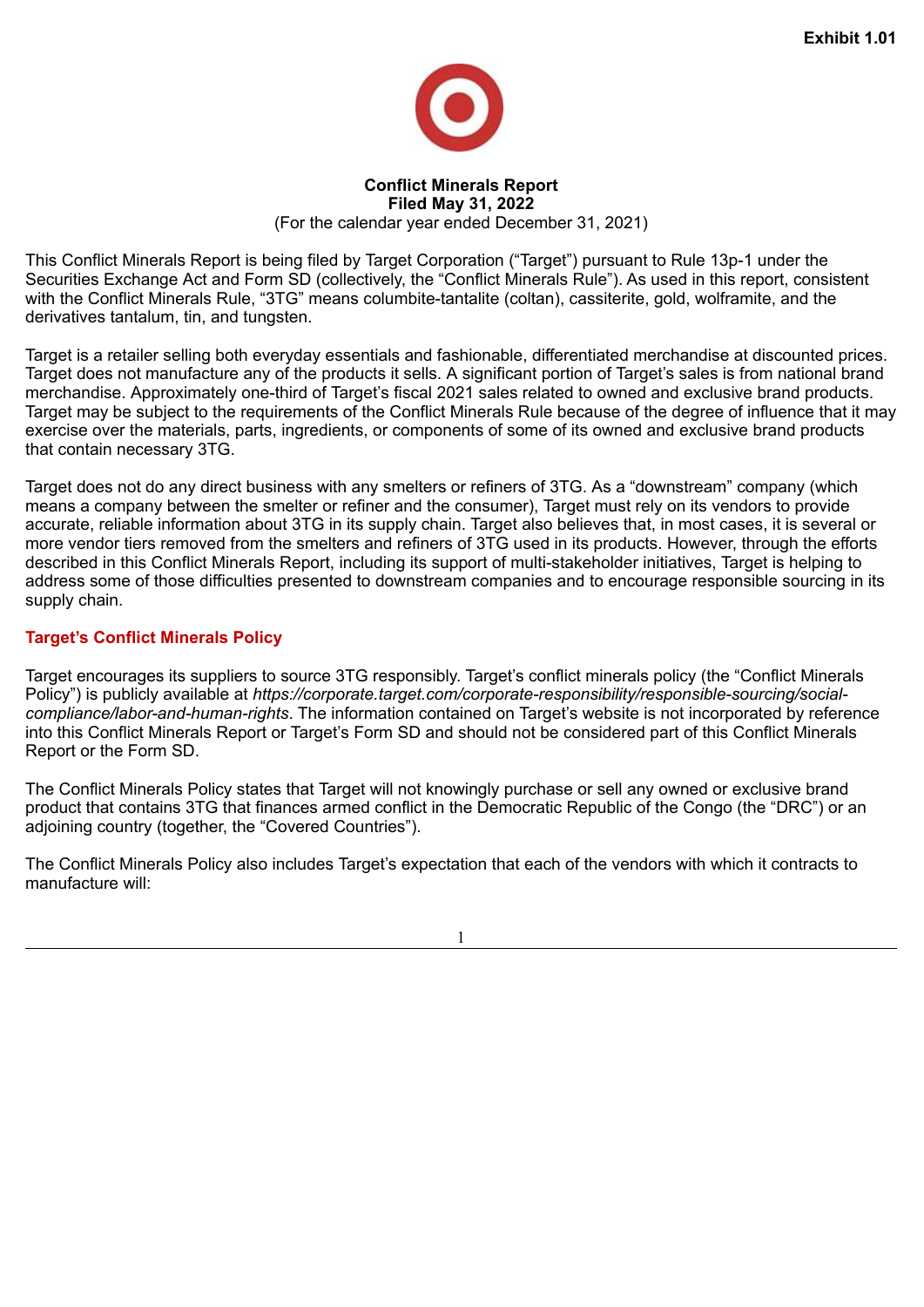- 1. Adopt a policy relating to 3TG sourcing that is consistent with Target's Conflict Minerals Policy and the Organisation for Economic Co-operation and Development's Due Diligence Guidance for Responsible Supply Chains of Minerals from Conflict-Affected and High-Risk Areas: Third Edition, including the Supplement on Tin, Tantalum and Tungsten and the Supplement on Gold (the "OECD Guidance");
- 2. Complete a Conflict Minerals Reporting Template (the "Reporting Template"), which is the standard form developed by the Responsible Minerals Initiative (the "RMI") for gathering information regarding 3TG usage and related sourcing procedures;
- 3. Exercise due diligence in seeking upstream information to support the vendor's responses to the questions in the Reporting Template;
- 4. Use smelters and refiners certified as "Conformant," but avoid a generalized embargo on smelters or refiners in the Covered Countries; and
- 5. Make available its due diligence in determining the source of its 3TG upon Target's request.

## **Reasonable Country of Origin Inquiry**

For 2021, Target conducted a "reasonable country of origin inquiry" ("RCOI") within the meaning of the Conflict Minerals Rule. To the extent applicable, Target used the same processes and procedures for its RCOI as it used for its due diligence efforts (in particular, Steps 1 and 2 of the OECD Guidance, which are discussed below).

Target's outreach, which is described below, included the vendors of products within the owned and exclusive brand merchandise categories that were identified as possibly containing 3TG (the "Surveyed Vendors"; these product categories are the "Surveyed Product Categories").

#### **Due Diligence Measures**

Pursuant to the Conflict Minerals Rule, Target conducted due diligence for 2021 using the OECD Guidance framework, as discussed below.

#### **1. OECD Guidance Step 1. Establish Strong Company Management Systems**

Target's Conflict Minerals Policy is summarized above.

Target's existing integrity hotline has been designated as a grievance mechanism for team members, vendors, and other interested parties to be able to report violations of the Conflict Minerals Policy. Reports may be made online at *www.TargetIntegrityHotline.com* or via telephone from the U.S. and Canada at 1-800-541-6838. Information on how to report a suspected integrity violation via telephone from outside of the U.S. and Canada is available at *www.TargetIntegrityHotline.com*.

The Target Compliance and Ethics ("TCE") team is responsible for managing Target's 3TG compliance program. TCE designates dedicated employees (referred to as "team members") to supervise the program. TCE receives support from other Target team members in Target's sourcing, legal, internal audit, external financial reporting, and communications functions. The leadership of TCE receives periodic updates regarding Target's 3TG compliance program. In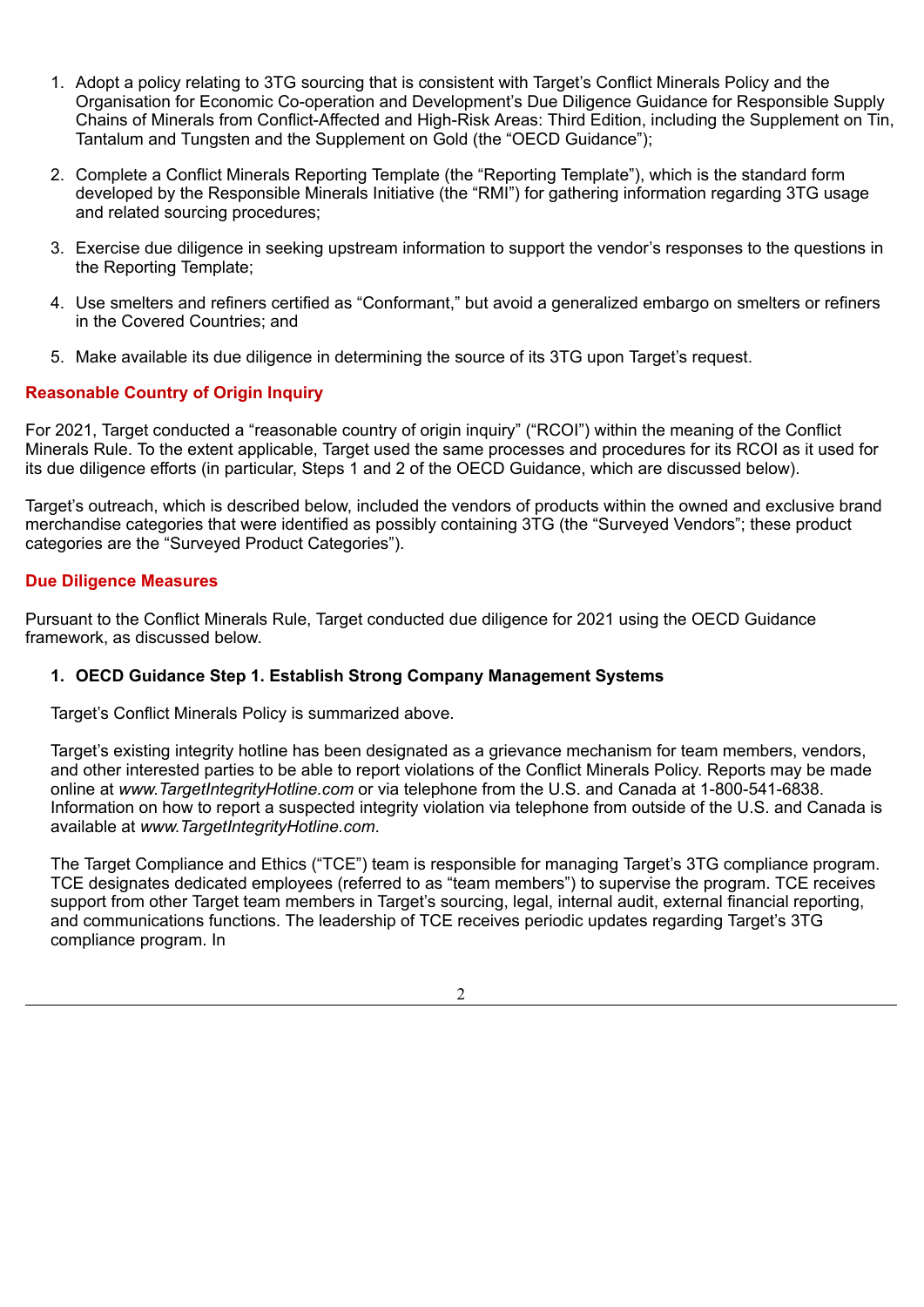2021, training and other resources on the Conflict Minerals Rule and Target's 3TG compliance program were furnished to applicable TCE and other Target team members.

Target supplements its internal compliance team with outside professionals. Target uses a third party (the "Service Provider") to collect, aggregate, and assess data from Surveyed Vendors to complement Target's own internal management processes. Some of the activities described in this report, whether or not so indicated, are performed by the Service Provider on Target's behalf. Target also uses specialist outside legal counsel to assist with its compliance efforts.

Target maintains its 3TG-related records for a minimum of six years. Target has requested that the Service Provider store records in its possession on Target's behalf in accordance with Target's internal document retention policy. These records are stored electronically by the Service Provider.

Target communicated its sourcing expectations relating to 3TG to the Surveyed Vendors through direct communications, information posted on Target's vendor website, and online training. Target's item set-up system requests vendors to specify whether a vendor's items contain 3TG. Target's standard contract requires vendors to comply with the objectives of Target's Conflict Minerals Policy. 3TG training is made available to new vendors as part of Target's onboarding process and remains available to vendors after onboarding. Additionally, vendors are provided with an email address at Target where they can direct questions about Target's 3TG compliance program or Conflict Minerals Policy.

Target uses the Reporting Template for its Surveyed Vendor outreach. Through the Service Provider, Surveyed Vendors also are offered access to a vendor education portal and contacts for questions and guidance for responding to Target's information requests. The Service Provider also provides a multi-lingual help desk to assist Surveyed Vendors with questions on how to complete the Reporting Template.

In addition, vendors and factories that produce owned and exclusive brand products for Target (including the Surveyed Vendors) must participate in Target's broader social compliance program. The program requires those vendors to register applicable facilities with Target, indicating the locations of facilities. Additionally, each facility and vendor where owned and exclusive brand production takes place must authorize unannounced compliance audits. Through Target's broader social compliance program, Target has the right to conduct unannounced spotchecks of vendors who may have produced products that contain 3TG and have access to their documentation.

As part of Target's commitment to providing increased supply chain transparency, Target publishes a list of registered factories producing Target owned brand products on a quarterly basis. The list includes factories that directly produce Target's owned brand products as well as apparel textile suppliers and wet processing facilities.

## **2. OECD Guidance Step 2. Identify and Assess Risks in the Supply Chain**

For 2021, through the Service Provider, Target sent requests to 569 Surveyed Vendors to complete a Reporting Template.

The Service Provider sent reminders to non-responsive Surveyed Vendors requesting that they complete the Reporting Template. The Service Provider notified Target if Surveyed Vendors continued to be non-responsive. TCE team members followed up with non-responsive Surveyed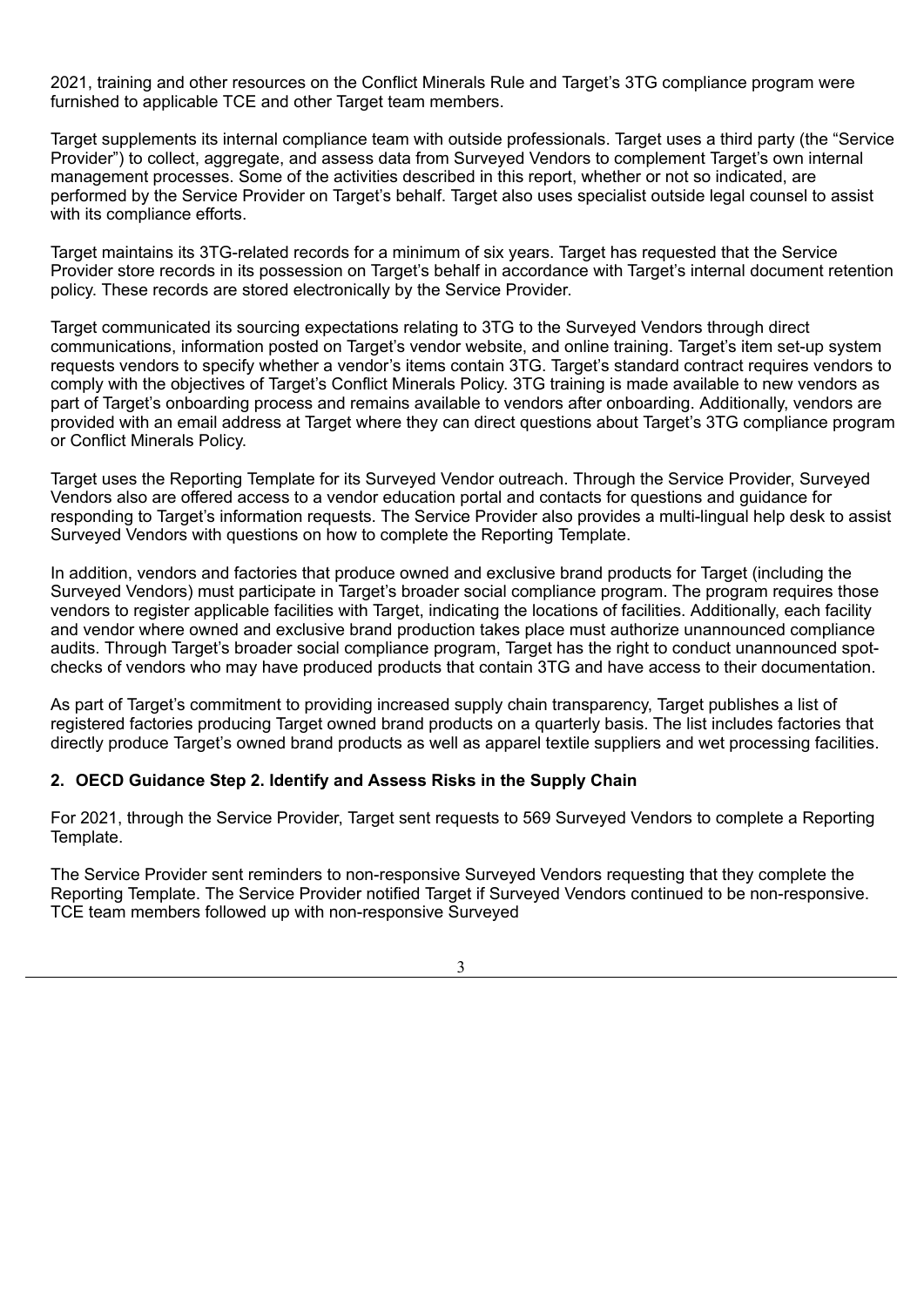Vendors and requested their participation. For 2021, Target received responses from 100% of its 569 Surveyed Vendors.

The Service Provider reviewed the responses received from the Surveyed Vendors against specific quality control flags. Follow-up inquiries were made by the Service Provider to Surveyed Vendors to address incomplete responses, responses that indicated sources of 3TG that were unknown to the Service Provider, and other responses that trigger follow-up or escalation. TCE team members also reviewed the responses of certain Surveyed Vendors who indicated that their products did not contain 3TG, and related supply chain data from Target's internal systems, to confirm the accuracy of those responses. TCE followed up on the responses as it determined to be appropriate.

To the extent that a completed Reporting Template identified a smelter or refiner, the Service Provider examined whether the smelter or refiner was listed as Conformant. 215 of the 226 unique smelters and refiners identified by Surveyed Vendors that provided product level information (95%) were listed as Conformant by the RMI.

## **3. OECD Guidance Step 3. Design and Implement a Strategy to Respond to Identified Risks**

Summaries of Surveyed Vendor responses were provided to the leadership of TCE.

To the extent applicable, Target may suspend purchases of a product from a Surveyed Vendor until that vendor locates a source of 3TG verified as coming from outside the Covered Countries or from a Conformant smelter or refiner in a Covered Country, subject to a reasonable grace period to allow the existing smelter or refiner to become Conformant. TCE tracks violations of Target's policy by Surveyed Vendors and Target may stop doing business with Surveyed Vendors that are unwilling or unable to comply with Target's policy.

In addition, to the extent that identified smelters and refiners are not listed as Conformant, Target seeks to exercise leverage over these smelters and refiners to become Conformant through participation in and support of the RMI. Target also uses information provided by the RMI to its members to monitor smelter and refiner improvement.

## **4. OECD Guidance Step 4. Carry Out Independent Third-Party Audit of Supply Chain Due Diligence at Identified Points in the Supply Chain**

In connection with its due diligence, Target uses and relies upon information made available by the RMI concerning its independent third-party audits of smelters and refiners to assess smelter and refiner due diligence and to determine whether the smelter or refiner is Conformant. Through its membership in the RMI, Target supports industry-level implementation of independent third-party audits of smelters and refiners.

## **5. OECD Guidance Step 5. Report on Supply Chain Due Diligence**

Target files a Form SD and Conflict Minerals Report with the Securities and Exchange Commission. In addition, Target includes information on its Conflict Minerals Policy and 3TG compliance program in its annual Corporate Responsibility Report. Target's Corporate Responsibility Report is available on its website at *https://corporate.target.com/sustainability-esg/governance-and-reporting/reporting-progress.*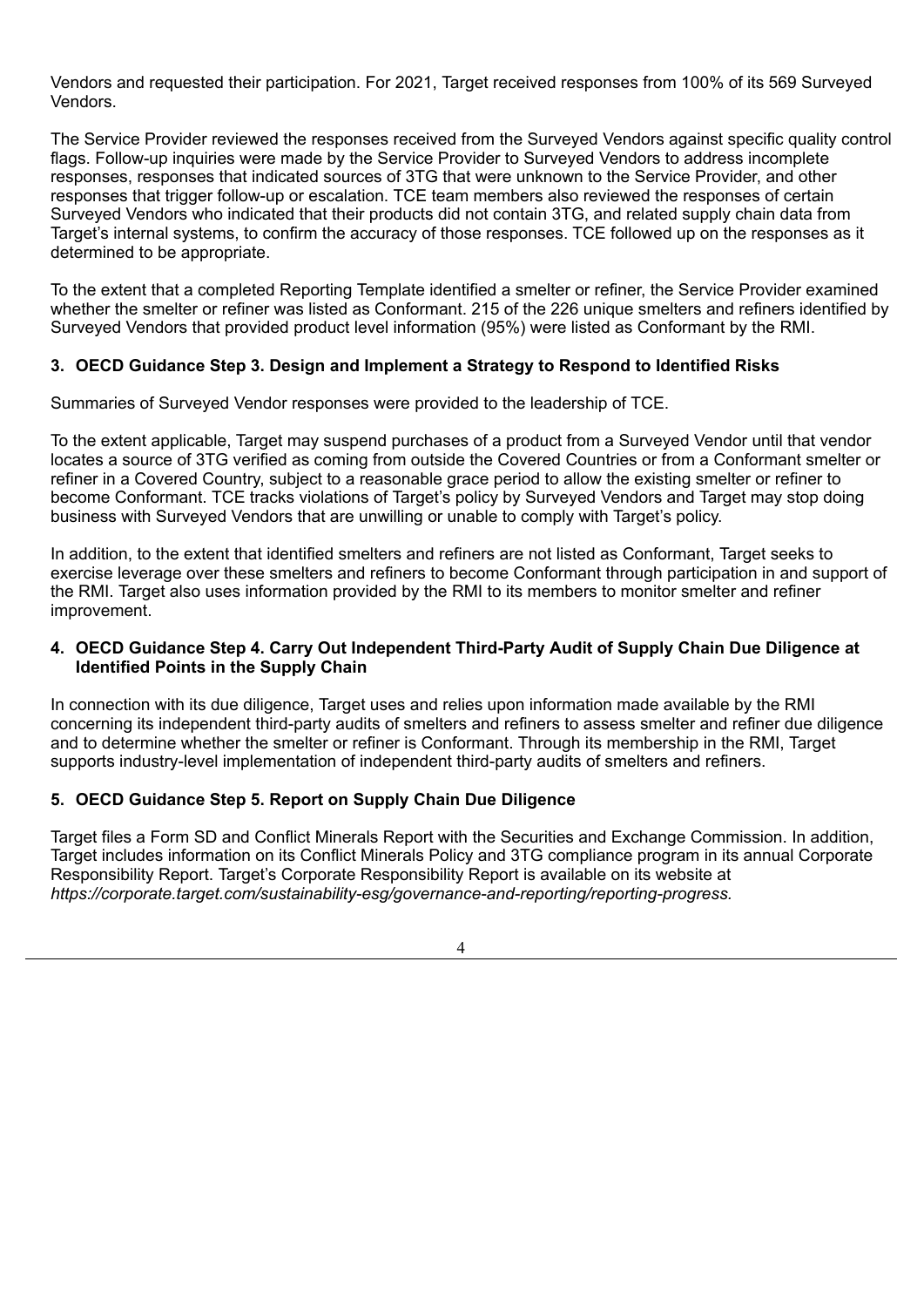## **Potentially In-Scope Products; Identified Smelters and Refiners**

For 2021, the Surveyed Product Categories were: (1) Apparel and Home Textiles; (2) Electronics, Lighting, Kitchenware, and Small Appliances; (3) Home Improvement and Automotive; (4) Footwear and Luggage; (5) Accessories, Jewelry, and Watches; (6) Furniture, Home Décor, Bath, and Seasonal Merchandise; (7) Lawn and Garden; (8) Health and Beauty Products; (9) Toys, Sporting Goods, and Pet Supplies and (10) Paper, Office, Stationery, and Scrapbooking. These categories are different than the five product categories Target uses for purposes of its other periodic reports filed with the Securities and Exchange Commission that cover all of the products it sells.

Due to the challenges of tracing sources of 3TG in a multi-tier supply chain, Target was able to determine the smelters and refiners that processed only a portion of the 3TG contained in its potentially in-scope products for 2021. Target's findings about the source of necessary 3TG in products from Surveyed Vendors for 2021 were limited by the fact that many Surveyed Vendors reported only partial supply chain information and most vendors did not provide information about the source of necessary 3TG on an individual product basis, instead providing aggregate information for all of their products. Accordingly, Target has not determined that any of its products were "DRC conflict free" within the meaning of the Conflict Minerals Rule. However, none of the necessary 3TG contained in the in-scope products was determined by Target to directly or indirectly finance or benefit armed groups in the Covered Countries.

In connection with Target's RCOI or due diligence, as applicable, the Surveyed Vendors that provided product level information identified 226 unique smelters and refiners. Additional information on these smelters and refiners is provided in Annex A of this Conflict Minerals Report.

## **Future Risk Mitigation Efforts**

Target has taken or expects to take the following steps for 2022 to mitigate the risk that Target's necessary in-scope 3TG benefit armed groups:

- 1. Continue to promote industry-based efforts to educate vendors on the Conflict Minerals Rule and related compliance measures, through participation in multi-stakeholder initiatives;
- 2. Further refine its scoping process, and its review of supplier responses, to enhance accuracy and efficiency;
- 3. Encourage vendors to provide product level information for 2022 through ongoing outreach to vendors; and
- 4. Engage with vendors that provided incomplete responses or that did not provide responses for 2021 to encourage them to provide requested information for 2022.

All of the foregoing steps are in addition to the steps taken for 2021.

#### **G. Forward-Looking Statements**

This Conflict Minerals Report contains forward-looking statements, which are based on Target's current assumptions and expectations. These statements are typically accompanied by the words "expect," "may," "could," "believe," "would," "might," "anticipates," or similar words. The principal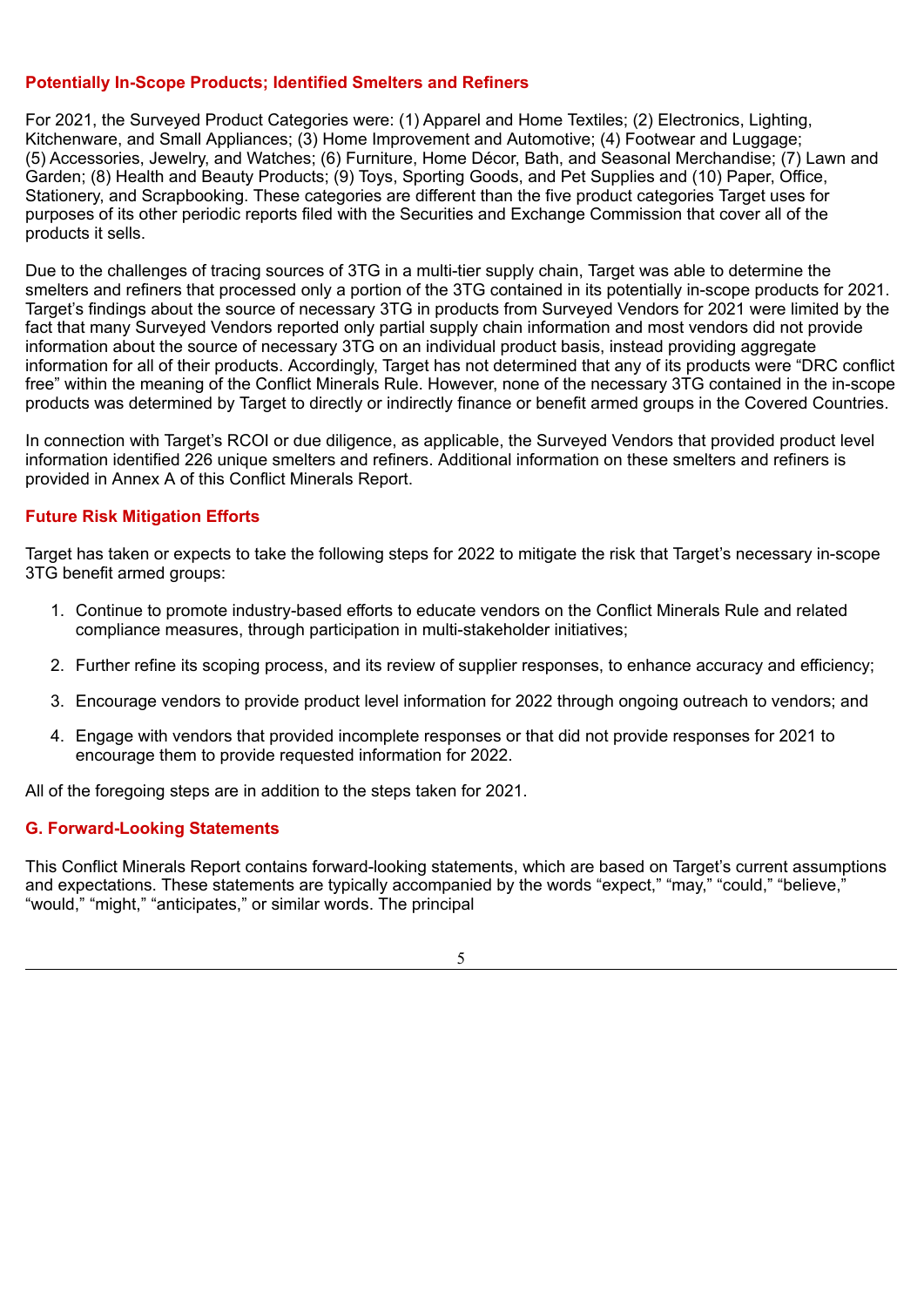forward-looking statements in this report include Target's expected refinements to its 3TG compliance program.

All such forward-looking statements are intended to enjoy the protection of the safe harbor for forward-looking statements contained in the Private Securities Litigation Reform Act of 1995, as amended. Although Target believes there is a reasonable basis for the forward-looking statements, Target's actual results could be materially different. The most important factors which could cause Target's actual results to differ from its forward-looking statements are (a) the continued implementation of satisfactory traceability and other compliance measures by Target's direct and indirect vendors on a timely basis or at all, (b) changes in the Conflict Minerals Rule and other political and regulatory developments relating to the sourcing of 3TG, whether in the Covered Countries, the United States or elsewhere, and (c) those factors set forth in Target's description of risk factors in Item 1A to Target's Form 10-K for the fiscal year ended January 29, 2022, which should be read in conjunction with the forward-looking statements in this Conflict Minerals Report. Forward-looking statements speak only as of the date of this Conflict Minerals Report or, if earlier, as of the date they are made, and Target does not undertake any obligation to update any forward-looking statement.

| ٧<br>٧<br>I                 |  |
|-----------------------------|--|
| ٠                           |  |
| e<br>I<br>I<br>×<br>I<br>۰, |  |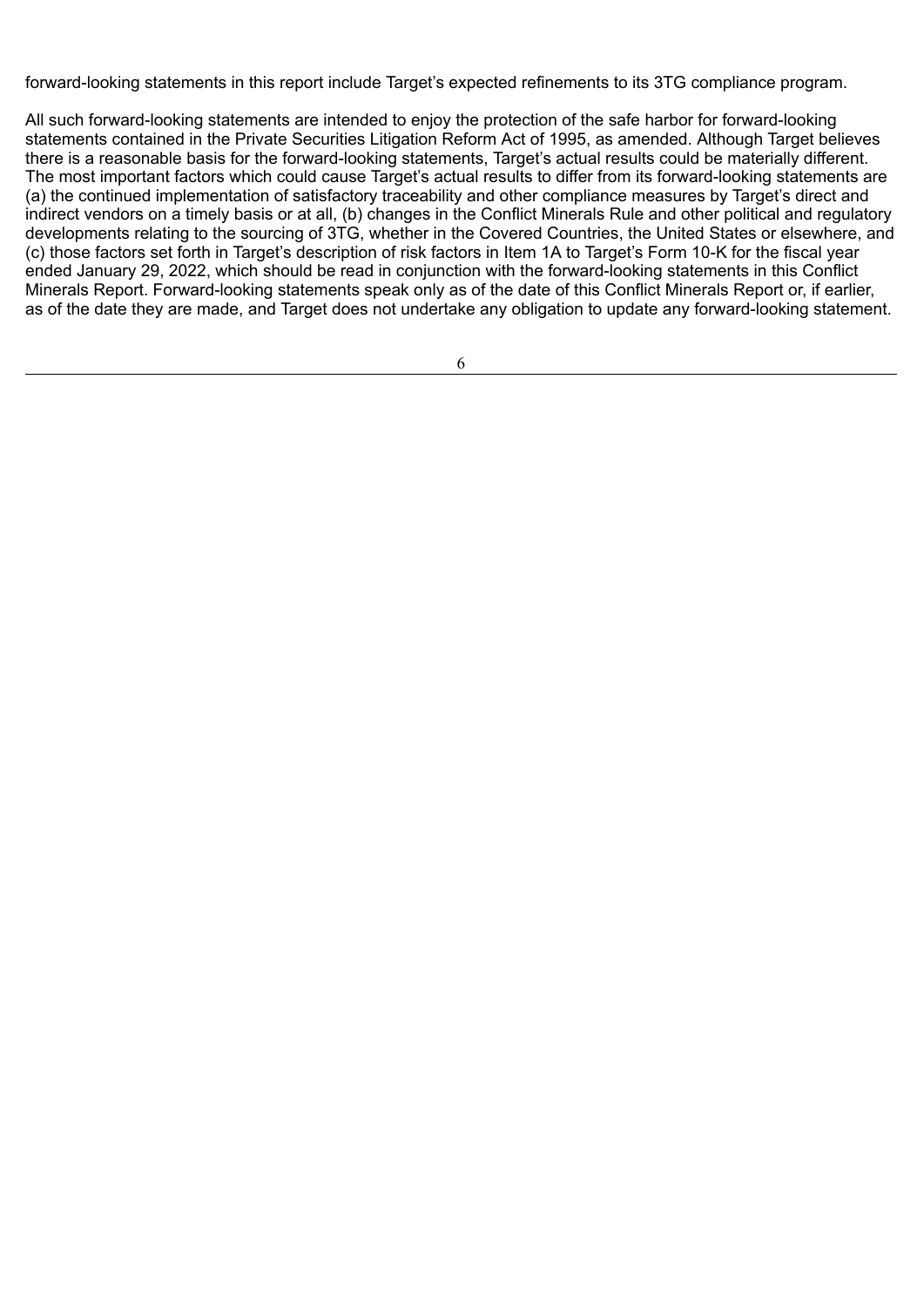## **Annex A**

Capitalized terms used and not otherwise defined in this Annex have the meanings set forth in the accompanying Conflict Minerals Report.

## **Smelters and Refiners**

In connection with Target's RCOI or due diligence, as applicable, the Surveyed Vendors that provided product level information identified the smelters and refiners listed below as having processed the 3TG contained in Target owned and exclusive brand products in 2021. Please see the notes that accompany the table for additional information concerning the data in the table.

**Smelter and Refiner Information**

| <b>Metal</b> | <b>Official Smelter or Refiner Name</b>                       | <b>Smelter or</b><br><b>Refiner</b><br>Country | <b>Certification</b><br><b>Status</b> |
|--------------|---------------------------------------------------------------|------------------------------------------------|---------------------------------------|
| Gold         | 8853 S.p.A.                                                   | Italy                                          | Conformant                            |
| Gold         | <b>Advanced Chemical Company</b>                              | <b>United States</b>                           | Conformant                            |
| Gold         | Aida Chemical Industries Co., Ltd.                            | Japan                                          | Conformant                            |
| Gold         | Al Etihad Gold Refinery DMCC                                  | <b>United Arab</b><br>Emirates                 | Conformant                            |
| Gold         | Allgemeine Gold-und Silberscheideanstalt A.G.                 | Germany                                        | Conformant                            |
| Gold         | Almalyk Mining and Metallurgical Complex (AMMC)               | Uzbekistan                                     | Conformant                            |
| Gold         | AngloGold Ashanti Corrego do Sitio Mineracao                  | Brazil                                         | Conformant                            |
| Gold         | Argor-Heraeus S.A.                                            | Switzerland                                    | Conformant                            |
| Gold         | Asahi Pretec Corp.                                            | Japan                                          | Conformant                            |
| Gold         | Asahi Refining Canada Ltd.                                    | Canada                                         | Conformant                            |
| Gold         | Asahi Refining USA Inc.                                       | <b>United States</b>                           | Conformant                            |
| Gold         | Asaka Riken Co., Ltd.                                         | Japan                                          | Conformant                            |
| Gold         | Aurubis AG                                                    | Germany                                        | Conformant                            |
| Gold         | <b>Bangalore Refinery</b>                                     | India                                          | Conformant                            |
| Gold         | Bangko Sentral ng Pilipinas (Central Bank of the Philippines) | Philippines                                    | Conformant                            |
| Gold         | <b>Boliden AB</b>                                             | Sweden                                         | Conformant                            |
| Gold         | C. Hafner GmbH + Co. KG                                       | Germany                                        | Conformant                            |
| Gold         | CCR Refinery - Glencore Canada Corporation                    | Canada                                         | Conformant                            |
| Gold         | Cendres + Metaux S.A.                                         | Switzerland                                    | Conformant                            |
| Gold         | Chimet S.p.A.                                                 | Italy                                          | Conformant                            |
| Gold         | Chugai Mining                                                 | Japan                                          | Conformant                            |
| Gold         | DODUCO Contacts and Refining GmbH                             | Germany                                        | Conformant                            |
| Gold         | Dowa                                                          | Japan                                          | Conformant                            |
| Gold         | DSC (Do Sung Corporation)                                     | Republic of Korea                              | Conformant                            |
| Gold         | Eco-System Recycling Co., Ltd. East Plant                     | Japan                                          | Conformant                            |
| Gold         | Eco-System Recycling Co., Ltd. North Plant                    | Japan                                          | Conformant                            |
| Gold         | Eco-System Recycling Co., Ltd. West Plant                     | Japan                                          | Conformant                            |
| Gold         | <b>Emirates Gold DMCC</b>                                     | <b>United Arab</b><br>Emirates                 | Conformant                            |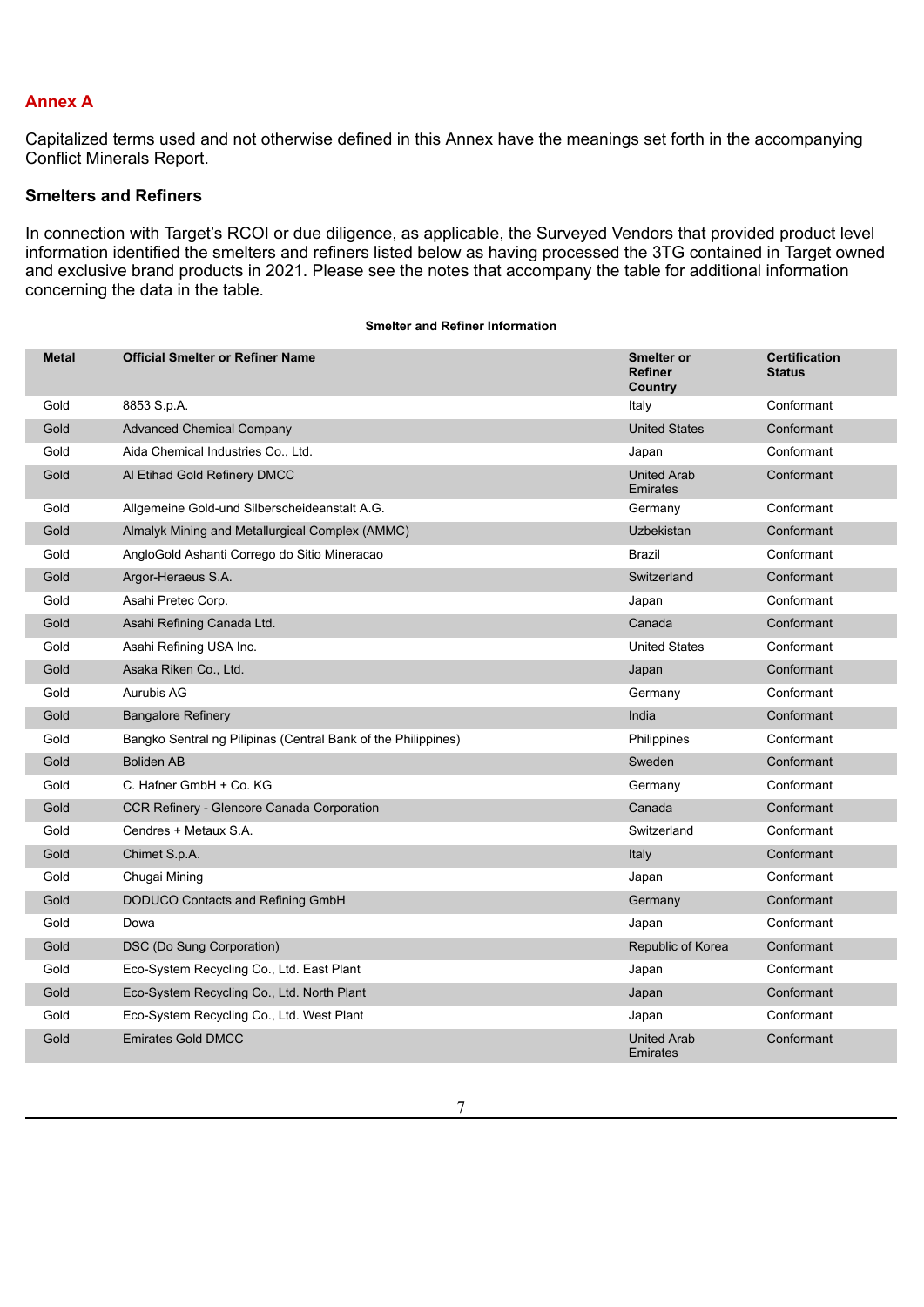| Gold | Geib Refining Corporation                                       | <b>United States</b>      | Conformant         |
|------|-----------------------------------------------------------------|---------------------------|--------------------|
| Gold | Gold Refinery of Zijin Mining Group Co., Ltd.                   | China                     | Conformant         |
| Gold | Guangdong Jinding Gold Limited                                  | China                     | Non-<br>Conformant |
| Gold | Heimerle + Meule GmbH                                           | Germany                   | Conformant         |
| Gold | Heraeus Metals Hong Kong Ltd.                                   | China                     | Conformant         |
| Gold | Hunan Chenzhou Mining Co., Ltd.                                 | China                     | Non-<br>Conformant |
| Gold | Inner Mongolia Qiankun Gold and Silver Refinery Share Co., Ltd. | China                     | Conformant         |
| Gold | Ishifuku Metal Industry Co., Ltd.                               | Japan                     | Conformant         |
| Gold | Istanbul Gold Refinery                                          | Turkey                    | Conformant         |
| Gold | Italpreziosi                                                    | Italy                     | Conformant         |
| Gold | Japan Mint                                                      | Japan                     | Conformant         |
| Gold | Jiangxi Copper Co., Ltd.                                        | China                     | Conformant         |
| Gold | <b>JSC Uralelectromed</b>                                       | <b>Russian Federation</b> | Non-<br>Conformant |
| Gold | JX Nippon Mining & Metals Co., Ltd.                             | Japan                     | Conformant         |
| Gold | Kazzinc                                                         | Kazakhstan                | Conformant         |
| Gold | Kennecott Utah Copper LLC                                       | <b>United States</b>      | Conformant         |
| Gold | KGHM Polska Miedz Spolka Akcyjna                                | Poland                    | Conformant         |
| Gold | Kojima Chemicals Co., Ltd.                                      | Japan                     | Conformant         |
| Gold | Korea Zinc Co., Ltd.                                            | Republic of Korea         | Conformant         |
| Gold | L'Orfebre S.A.                                                  | Andorra                   | Conformant         |
| Gold | LS-NIKKO Copper Inc.                                            | Republic of Korea         | Conformant         |
| Gold | LT Metal Ltd.                                                   | Republic of Korea         | Conformant         |
| Gold | <b>Marsam Metals</b>                                            | Brazil                    | Conformant         |
| Gold | Materion                                                        | <b>United States</b>      | Conformant         |
| Gold | Matsuda Sangyo Co., Ltd.                                        | Japan                     | Conformant         |
| Gold | Metalor Technologies (Hong Kong) Ltd.                           | China                     | Conformant         |
| Gold | Metalor Technologies (Singapore) Pte., Ltd.                     | Singapore                 | Conformant         |
| Gold | Metalor Technologies (Suzhou) Ltd.                              | China                     | Conformant         |
| Gold | Metalor Technologies S.A.                                       | Switzerland               | Conformant         |
| Gold | Metalor USA Refining Corporation                                | <b>United States</b>      | Conformant         |
| Gold | Metalurgica Met-Mex Penoles S.A. De C.V.                        | Mexico                    | Conformant         |
| Gold | Mitsubishi Materials Corporation                                | Japan                     | Conformant         |
| Gold | Mitsui Mining and Smelting Co., Ltd.                            | Japan                     | Conformant         |
| Gold | MMTC-PAMP India Pvt., Ltd.                                      | India                     | Conformant         |
| Gold | Moscow Special Alloys Processing Plant                          | Russian Federation        | Non-<br>Conformant |
| Gold | Nadir Metal Rafineri San. Ve Tic. A.S.                          | Turkey                    | Conformant         |
| Gold | Navoi Mining and Metallurgical Combinat                         | Uzbekistan                | Conformant         |
| Gold | NH Recytech Company                                             | Republic of Korea         | Conformant         |
| Gold | Nihon Material Co., Ltd.                                        | Japan                     | Conformant         |
| Gold | Ogussa Osterreichische Gold- und Silber-Scheideanstalt GmbH     | Austria                   | Conformant         |
| Gold | Ohura Precious Metal Industry Co., Ltd.                         | Japan                     | Conformant         |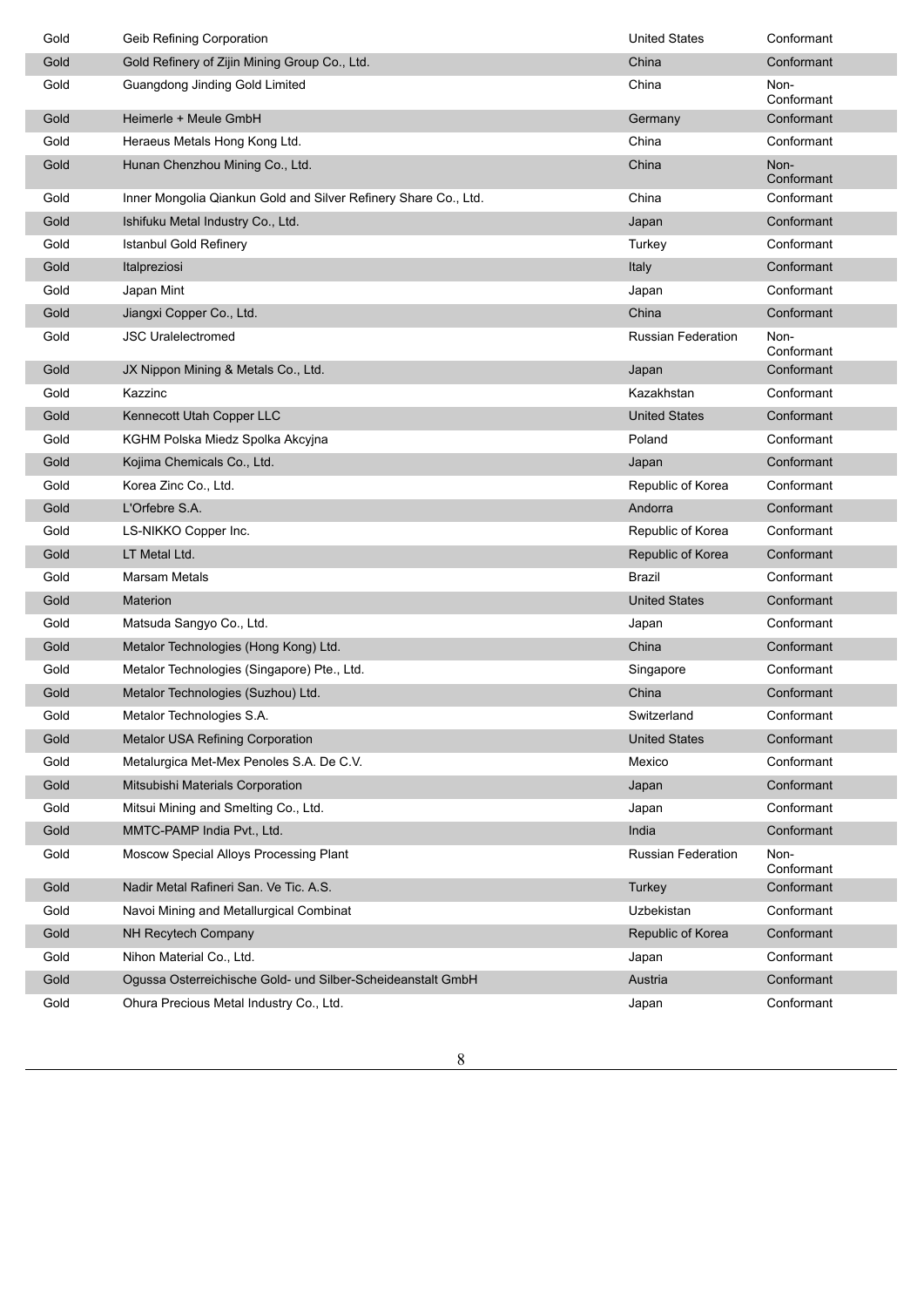| Gold     | OJSC "The Gulidov Krasnoyarsk Non-Ferrous Metals Plant" (OJSC Krastsvetmet) | <b>Russian Federation</b> | Non-<br>Conformant |
|----------|-----------------------------------------------------------------------------|---------------------------|--------------------|
| Gold     | PAMP S.A.                                                                   | Switzerland               | Conformant         |
| Gold     | Planta Recuperadora de Metales SpA                                          | Chile                     | Conformant         |
| Gold     | Prioksky Plant of Non-Ferrous Metals                                        | <b>Russian Federation</b> | Non-<br>Conformant |
| Gold     | PT Aneka Tambang (Persero) Tbk                                              | Indonesia                 | Conformant         |
| Gold     | PX Precinox S.A.                                                            | Switzerland               | Conformant         |
| Gold     | Rand Refinery (Pty) Ltd.                                                    | South Africa              | Conformant         |
| Gold     | REMONDIS PMR B.V.                                                           | Netherlands               | Conformant         |
| Gold     | Royal Canadian Mint                                                         | Canada                    | Conformant         |
| Gold     | <b>SAAMP</b>                                                                | France                    | Conformant         |
| Gold     | Safimet S.p.A                                                               | Italy                     | Conformant         |
| Gold     | SAFINA A.S.                                                                 | <b>Czech Republic</b>     | Conformant         |
| Gold     | <b>Samduck Precious Metals</b>                                              | Republic of Korea         | Conformant         |
| Gold     | SAXONIA Edelmetalle GmbH                                                    | Germany                   | Non-<br>Conformant |
| Gold     | SEMPSA Joyeria Plateria S.A.                                                | Spain                     | Conformant         |
| Gold     | Shandong Gold Smelting Co., Ltd.                                            | China                     | Conformant         |
| Gold     | Shandong Zhaojin Gold & Silver Refinery Co., Ltd.                           | China                     | Conformant         |
| Gold     | Sichuan Tianze Precious Metals Co., Ltd.                                    | China                     | Conformant         |
| Gold     | Singway Technology Co., Ltd.                                                | Taiwan                    | Conformant         |
| Gold     | SOE Shyolkovsky Factory of Secondary Precious Metals                        | <b>Russian Federation</b> | Non-<br>Conformant |
| Gold     | Solar Applied Materials Technology Corp.                                    | Taiwan                    | Conformant         |
| Gold     | Sumitomo Metal Mining Co., Ltd.                                             | Japan                     | Conformant         |
| Gold     | SungEel HiMetal Co., Ltd.                                                   | Republic of Korea         | Conformant         |
| Gold     | T.C.A S.p.A                                                                 | Italy                     | Conformant         |
| Gold     | Tanaka Kikinzoku Kogyo K.K.                                                 | Japan                     | Conformant         |
| Gold     | Tokuriki Honten Co., Ltd.                                                   | Japan                     | Comformant         |
| Gold     | TOO Tau-Ken-Altyn                                                           | Kazakhstan                | Conformant         |
| Gold     | Torecom                                                                     | Republic of Korea         | Conformant         |
| Gold     | <b>Umicore Precious Metals Thailand</b>                                     | Thailand                  | Conformant         |
| Gold     | Umicore S.A. Business Unit Precious Metals Refining                         | Belgium                   | Conformant         |
| Gold     | United Precious Metal Refining, Inc.                                        | <b>United States</b>      | Conformant         |
| Gold     | Valcambi S.A.                                                               | Switzerland               | Conformant         |
| Gold     | Western Australian Mint (T/a The Perth Mint)                                | Australia                 | Conformant         |
| Gold     | <b>WIELAND Edelmetalle GmbH</b>                                             | Germany                   | Conformant         |
| Gold     | Yamakin Co., Ltd.                                                           | Japan                     | Conformant         |
| Gold     | Yokohama Metal Co., Ltd.                                                    | Japan                     | Conformant         |
| Gold     | Zhongyuan Gold Smelter of Zhongjin Gold Corporation                         | China                     | Conformant         |
| Tantalum | Changsha South Tantalum Niobium Co., Ltd.                                   | China                     | Conformant         |
| Tantalum | D Block Metals, LLC                                                         | <b>United States</b>      | Conformant         |
| Tantalum | Exotech Inc.                                                                | <b>United States</b>      | Non-<br>Conformant |
| Tantalum | F&X Electro-Materials Ltd.                                                  | China                     | Conformant         |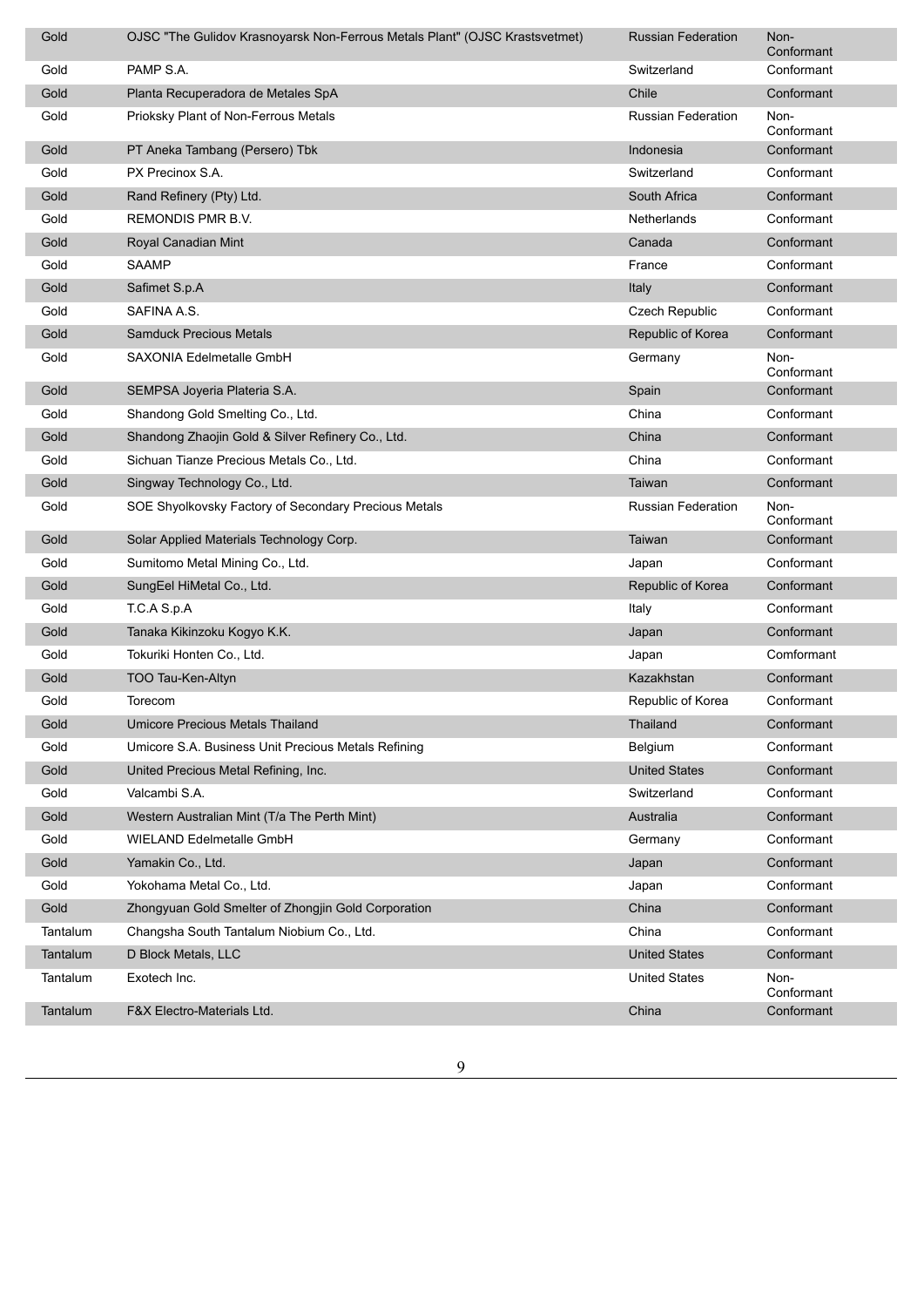| Tantalum | FIR Metals & Resource Ltd.                        | China                     | Conformant         |
|----------|---------------------------------------------------|---------------------------|--------------------|
| Tantalum | <b>Global Advanced Metals Aizu</b>                | Japan                     | Conformant         |
| Tantalum | Global Advanced Metals Boyertown                  | <b>United States</b>      | Conformant         |
| Tantalum | Guangdong Rising Rare Metals-EO Materials Ltd.    | China                     | Conformant         |
| Tantalum | H.C. Starck Hermsdorf GmbH                        | Germany                   | Conformant         |
| Tantalum | H.C. Starck Inc.                                  | <b>United States</b>      | Conformant         |
| Tantalum | Hengyang King Xing Lifeng New Materials Co., Ltd. | China                     | Conformant         |
| Tantalum | Jiangxi Dinghai Tantalum & Niobium Co., Ltd.      | China                     | Conformant         |
| Tantalum | Jiangxi Tuohong New Raw Material                  | China                     | Conformant         |
| Tantalum | JiuJiang JinXin Nonferrous Metals Co., Ltd.       | China                     | Conformant         |
| Tantalum | Jiujiang Tanbre Co., Ltd.                         | China                     | Conformant         |
| Tantalum | Jiujiang Zhongao Tantalum & Niobium Co., Ltd.     | China                     | Conformant         |
| Tantalum | Metallurgical Products India Pvt., Ltd.           | India                     | Conformant         |
| Tantalum | Mineracao Taboca S.A.                             | Brazil                    | Conformant         |
| Tantalum | Mitsui Mining and Smelting Co., Ltd.              | Japan                     | Conformant         |
| Tantalum | Ningxia Orient Tantalum Industry Co., Ltd.        | China                     | Conformant         |
| Tantalum | <b>NPM Silmet AS</b>                              | Estonia                   | Conformant         |
| Tantalum | QuantumClean                                      | <b>United States</b>      | Conformant         |
| Tantalum | Resind Industria e Comercio Ltda.                 | Brazil                    | Conformant         |
| Tantalum | Solikamsk Magnesium Works OAO                     | <b>Russian Federation</b> | Conformant         |
| Tantalum | Taki Chemical Co., Ltd.                           | Japan                     | Conformant         |
| Tantalum | TANIOBIS Co., Ltd.                                | Thailand                  | Conformant         |
| Tantalum | <b>TANIOBIS GmbH</b>                              | Germany                   | Conformant         |
| Tantalum | TANIOBIS Japan Co., Ltd.                          | Japan                     | Conformant         |
| Tantalum | TANIOBIS Smelting GmbH & Co. KG                   | Germany                   | Conformant         |
| Tantalum | <b>Telex Metals</b>                               | <b>United States</b>      | Conformant         |
| Tantalum | Ulba Metallurgical Plant JSC                      | Kazakhstan                | Conformant         |
| Tantalum | XIMEI RESOURCES (GUANGDONG) LIMITED               | China                     | Conformant         |
| Tantalum | XinXing Haorong Electronic Material Co., Ltd.     | China                     | Conformant         |
| Tantalum | Yanling Jincheng Tantalum & Niobium Co., Ltd.     | China                     | Conformant         |
| Tin      | Alpha                                             | <b>United States</b>      | Conformant         |
| Tin      | Chenzhou Yunxiang Mining and Metallurgy Co., Ltd. | China                     | Conformant         |
| Tin      | Chifeng Dajingzi Tin Industry Co., Ltd.           | China                     | Conformant         |
| Tin      | China Tin Group Co., Ltd.                         | China                     | Conformant         |
| Tin      | Dowa                                              | Japan                     | Conformant         |
| Tin      | <b>EM Vinto</b>                                   | <b>Bolivia</b>            | Conformant         |
| Tin      | <b>Fenix Metals</b>                               | Poland                    | Conformant         |
| Tin      | Gejiu Kai Meng Industry and Trade LLC             | China                     | Non-<br>Conformant |
| Tin      | Gejiu Non-Ferrous Metal Processing Co., Ltd.      | China                     | Conformant         |
| Tin      | Gejiu Yunxin Nonferrous Electrolysis Co., Ltd.    | China                     | Conformant         |
| Tin      | Gejiu Zili Mining And Metallurgy Co., Ltd.        | China                     | Conformant         |
| Tin      | Guangdong Hanhe Non-Ferrous Metal Co., Ltd.       | China                     | Conformant         |
| Tin      | HuiChang Hill Tin Industry Co., Ltd.              | China                     | Conformant         |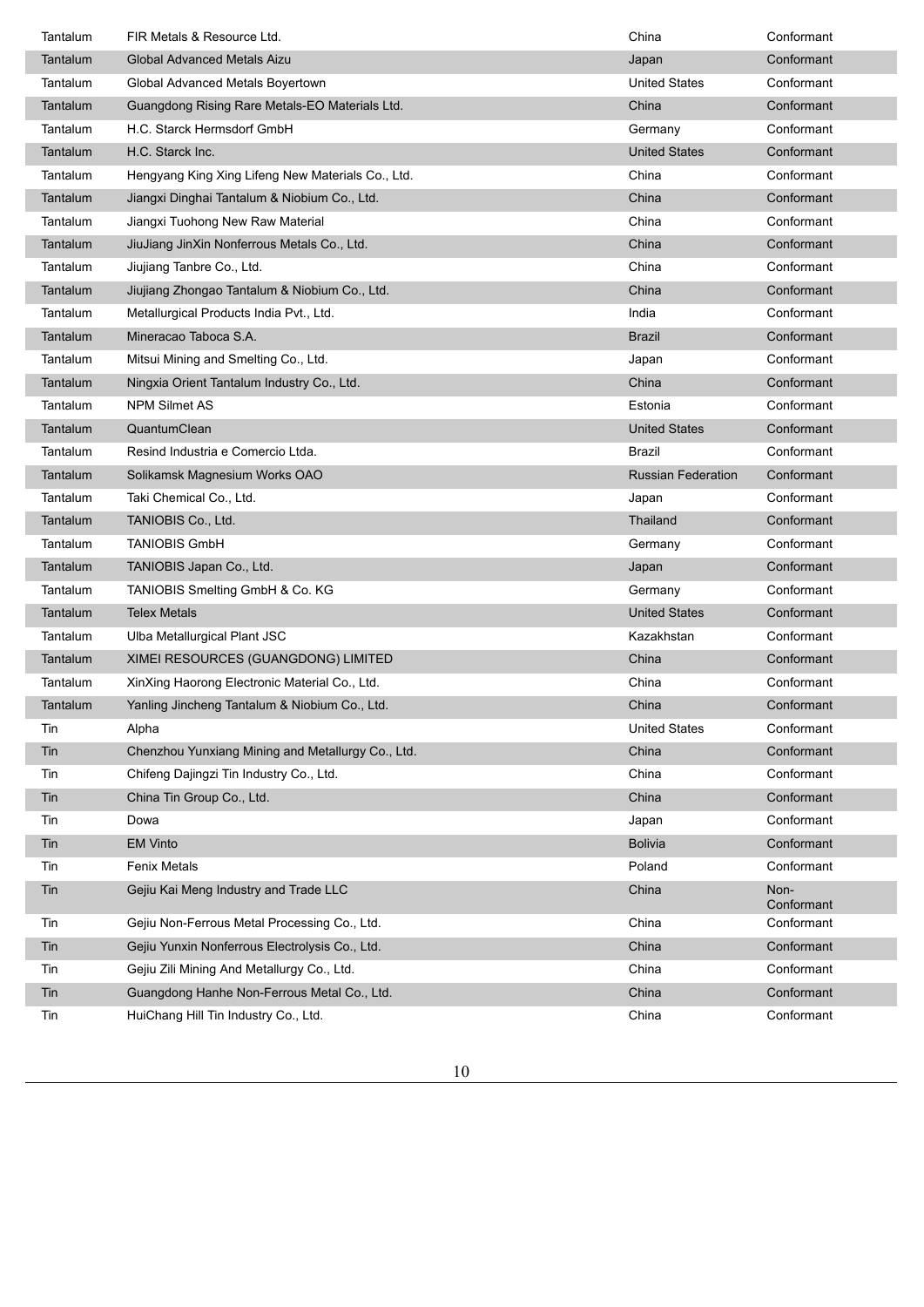| Tin      | Jiangxi New Nanshan Technology Ltd.          | China                | Conformant         |
|----------|----------------------------------------------|----------------------|--------------------|
| Tin      | Luna Smelter, Ltd.                           | Rwanda               | Conformant         |
| Tin      | Ma'anshan Weitai Tin Co., Ltd.               | China                | Conformant         |
| Tin      | Magnu's Minerais Metais e Ligas Ltda.        | Brazil               | Conformant         |
| Tin      | Malaysia Smelting Corporation (MSC)          | Malaysia             | Conformant         |
| Tin      | Melt Metais e Ligas S.A.                     | Brazil               | Non-<br>Conformant |
| Tin      | Metallic Resources, Inc.                     | <b>United States</b> | Conformant         |
| Tin      | Metallo Belgium N.V.                         | Belgium              | Conformant         |
| Tin      | Metallo Spain S.L.U.                         | Spain                | Conformant         |
| Tin      | Mineracao Taboca S.A.                        | Brazil               | Conformant         |
| Tin      | Minsur                                       | Peru                 | Conformant         |
| Tin      | Mitsubishi Materials Corporation             | Japan                | Conformant         |
| Tin      | O.M. Manufacturing (Thailand) Co., Ltd.      | Thailand             | Conformant         |
| Tin      | O.M. Manufacturing Philippines, Inc.         | Philippines          | Conformant         |
| Tin      | Operaciones Metalurgicas S.A.                | <b>Bolivia</b>       | Conformant         |
| Tin      | PT Artha Cipta Langgeng                      | Indonesia            | Conformant         |
| Tin      | PT ATD Makmur Mandiri Jaya                   | Indonesia            | Conformant         |
| Tin      | PT Babel Inti Perkasa                        | Indonesia            | Conformant         |
| Tin      | PT Babel Surya Alam Lestari                  | Indonesia            | Conformant         |
| Tin      | PT Bangka Serumpun                           | Indonesia            | Conformant         |
| Tin      | PT Menara Cipta Mulia                        | Indonesia            | Conformant         |
| Tin      | PT Mitra Stania Prima                        | Indonesia            | Conformant         |
| Tin      | PT Prima Timah Utama                         | Indonesia            | Conformant         |
| Tin      | PT Rajawali Rimba Perkasa                    | Indonesia            | Conformant         |
| Tin      | PT Refined Bangka Tin                        | Indonesia            | Conformant         |
| Tin      | PT Sariwiguna Binasentosa                    | Indonesia            | Conformant         |
| Tin      | PT Stanindo Inti Perkasa                     | Indonesia            | Conformant         |
| Tin      | PT Timah Tbk Kundur                          | Indonesia            | Conformant         |
| Tin      | PT Timah Tbk Mentok                          | Indonesia            | Conformant         |
| Tin      | PT Tinindo Inter Nusa                        | Indonesia            | Conformant         |
| Tin      | Resind Industria e Comercio Ltda.            | <b>Brazil</b>        | Conformant         |
| Tin      | Rui Da Hung                                  | Taiwan               | Conformant         |
| Tin      | Soft Metais Ltda.                            | <b>Brazil</b>        | Conformant         |
| Tin      | Thai Nguyen Mining and Metallurgy Co., Ltd.  | Vietnam              | Conformant         |
| Tin      | Thaisarco                                    | Thailand             | Conformant         |
| Tin      | Tin Technology & Refining                    | <b>United States</b> | Conformant         |
| Tin      | Yunnan Tin Company Limited                   | China                | Conformant         |
| Tungsten | A.L.M.T. TUNGSTEN Corp.                      | Japan                | Conformant         |
| Tungsten | <b>ACL Metais Eireli</b>                     | <b>Brazil</b>        | Conformant         |
| Tungsten | Chenzhou Diamond Tungsten Products Co., Ltd. | China                | Conformant         |
| Tungsten | Ganzhou Haichuang Tungsten Co., Ltd.         | China                | Conformant         |
| Tungsten | Ganzhou Huaxing Tungsten Products Co., Ltd.  | China                | Conformant         |
| Tungsten | Ganzhou Jiangwu Ferrotungsten Co., Ltd.      | China                | Conformant         |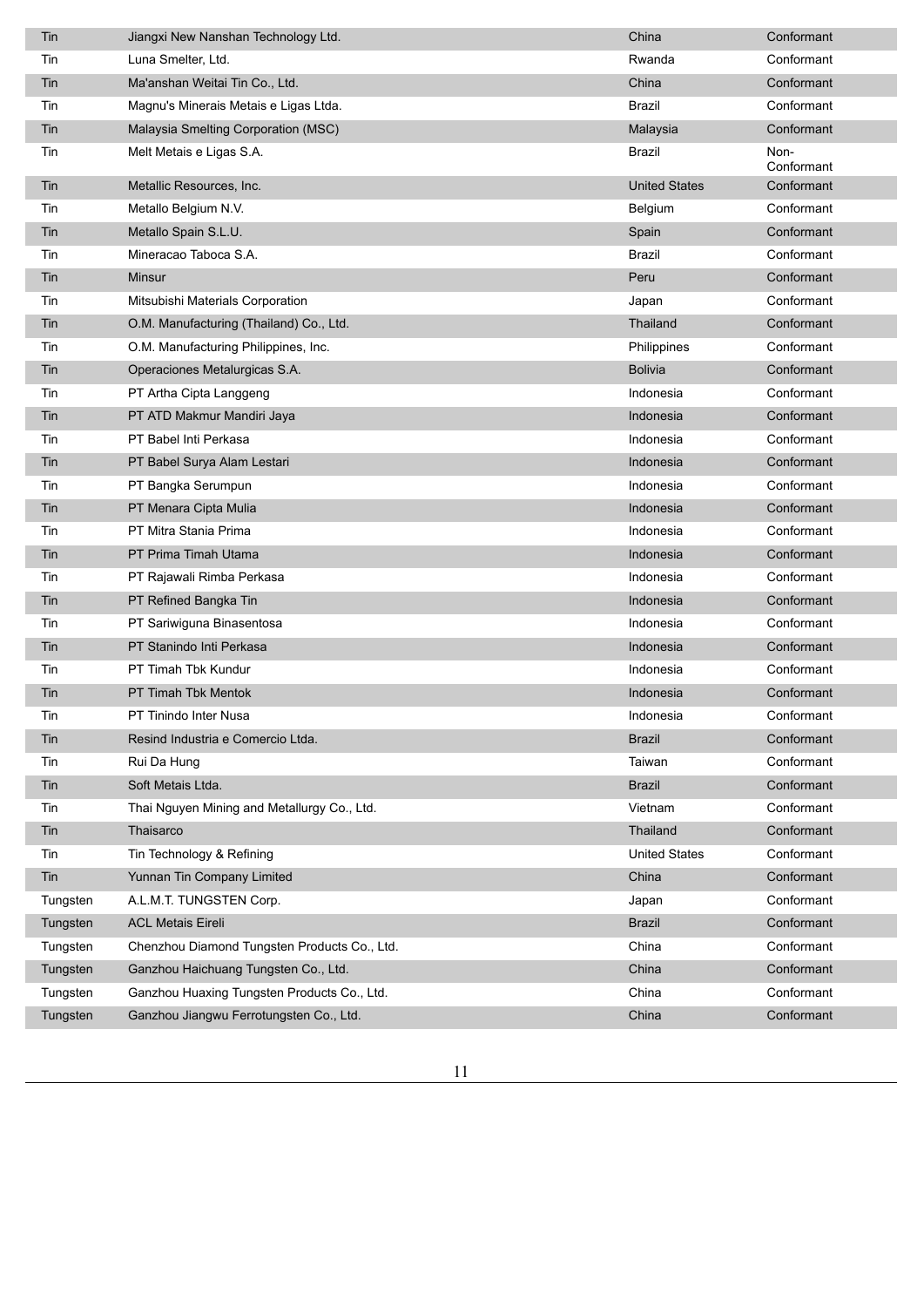| Tungsten | Ganzhou Seadragon W & Mo Co., Ltd.                            | China                     | Conformant |
|----------|---------------------------------------------------------------|---------------------------|------------|
| Tungsten | Global Tungsten & Powders Corp.                               | <b>United States</b>      | Conformant |
| Tungsten | Guangdong Xianglu Tungsten Co., Ltd.                          | China                     | Conformant |
| Tungsten | H.C. Starck Tungsten GmbH                                     | Germany                   | Conformant |
| Tungsten | Hunan Chenzhou Mining Co., Ltd.                               | China                     | Conformant |
| Tungsten | Hunan Chunchang Nonferrous Metals Co., Ltd.                   | China                     | Conformant |
| Tungsten | Hydrometallurg, JSC                                           | <b>Russian Federation</b> | Conformant |
| Tungsten | Japan New Metals Co., Ltd.                                    | Japan                     | Conformant |
| Tungsten | Jiangwu H.C. Starck Tungsten Products Co., Ltd.               | China                     | Conformant |
| Tungsten | Jiangxi Gan Bei Tungsten Co., Ltd.                            | China                     | Conformant |
| Tungsten | Jiangxi Tonggu Non-ferrous Metallurgical & Chemical Co., Ltd. | China                     | Conformant |
| Tungsten | Jiangxi Xinsheng Tungsten Industry Co., Ltd.                  | China                     | Conformant |
| Tungsten | Jiangxi Yaosheng Tungsten Co., Ltd.                           | China                     | Conformant |
| Tungsten | Kennametal Fallon                                             | <b>United States</b>      | Conformant |
| Tungsten | Kennametal Huntsville                                         | <b>United States</b>      | Conformant |
| Tungsten | KGETS CO., LTD.                                               | Republic of Korea         | Conformant |
| Tungsten | Malipo Haiyu Tungsten Co., Ltd.                               | China                     | Conformant |
| Tungsten | Masan High-Tech Materials                                     | Vietnam                   | Conformant |
| Tungsten | Moliren Ltd.                                                  | Russian Federation        | Conformant |
| Tungsten | Niagara Refining LLC                                          | <b>United States</b>      | Conformant |
| Tungsten | Philippine Chuangxin Industrial Co., Inc.                     | Philippines               | Conformant |
| Tungsten | TANIOBIS Smelting GmbH & Co. KG                               | Germany                   | Conformant |
| Tungsten | Unecha Refractory Metals Plant                                | <b>Russian Federation</b> | Conformant |
| Tungsten | Wolfram Bergbau und Hutten AG                                 | Austria                   | Conformant |
| Tungsten | Xiamen Tungsten (H.C.) Co., Ltd.                              | China                     | Conformant |
| Tungsten | Xiamen Tungsten Co., Ltd.                                     | China                     | Conformant |
| Tungsten | Xinfeng Huarui Tungsten & Molybdenum New Material Co., Ltd.   | China                     | Conformant |

(a) The table lists only the smelters and refiners identified by Surveyed Vendors that provided Target with product level smelter and refiner information for 2021. The smelters and refiners reflected above may not be all of the smelters and refiners that processed the necessary 3TG in Target's in-scope products, since many of the Surveyed Vendors indicated that they were unable to identify all of the smelters and refiners used to process the necessary 3TG contained in Target's owned and exclusive brand products. In addition, some of the identified smelters and refiners may not be in Target's supply chain due to over-inclusiveness in the information provided by the Surveyed Vendors.

- (b) The table only includes entities that were listed as smelters or refiners by the RMI.
- (c) "Smelter or Refiner Country" is the country in which the smelter or refiner is located.
- $(d)$  "Certification Status" information in the table is as of April 1<sup>st</sup>, 2022.
- (e) "Conformant" means that a smelter or refiner has successfully completed an assessment against the applicable Responsible Minerals Assurance Process ("RMAP") standard or an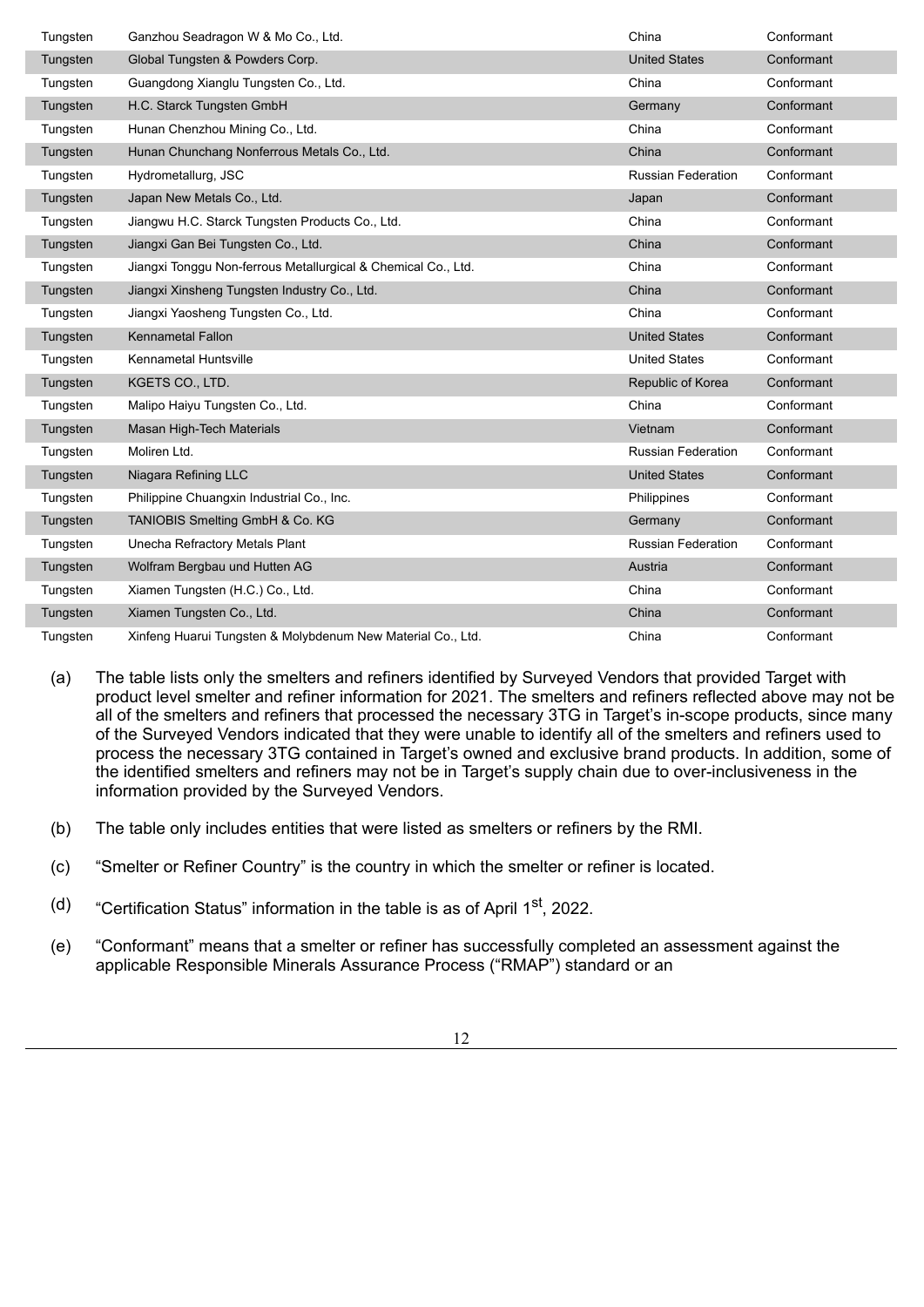equivalent cross-recognized assessment. Included smelters and refiners were not necessarily Conformant for all or part of 2021 and may not continue to be Conformant for any future period. Target does not have information on the origin of the 3TG processed by any of the Conformant smelters and refiners prior to their respective certification dates.

- (f) "Non-Conformant" means that a smelter or refiner is listed on the Smelter Look-up list tab of the Reporting Template, but is not listed as "Conformant." Some of the smelters and refiners may be listed as "active" by the RMI.
- (g) Certification Status and Smelter or Refiner Country information included in the table are based solely on information made available by the RMI, without independent verification by Target.

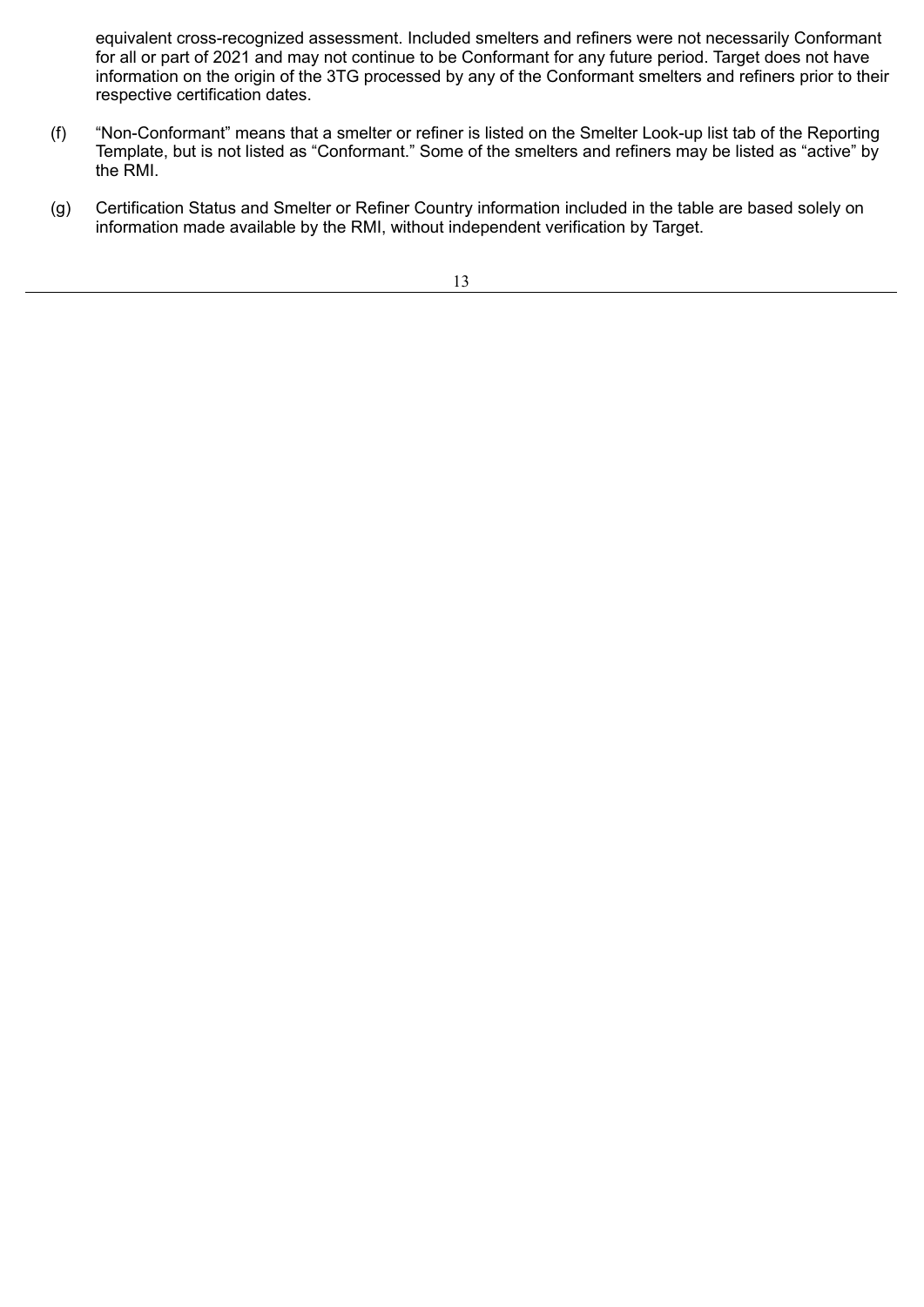# **Country of Origin Information**

The countries of origin of the newly mined 3TG processed by the Conformant smelters and refiners listed above may have included the countries listed below as well as possibly other countries. The listed countries of origin are derived from information made available by the RMI. The RMI generally does not indicate individual countries of origin of the 3TG processed by Conformant smelters and refiners. Accordingly, 3TG in Target's products may not have originated in a particular country listed below.

| Argentina           | Georgia     | Mexico           | South Africa                |
|---------------------|-------------|------------------|-----------------------------|
| Australia           | Germany     | Mongolia         | Spain                       |
| Austria             | Ghana       | Morocco          | Sweden                      |
| Azerbaijan          | Guatemala   | Mozambique       | Taiwan                      |
| <b>Bolivia</b>      | Guinea      | Myanmar          | Tanzania*                   |
| <b>Botswana</b>     | Guyana      | Namibia          | Thailand                    |
| <b>Brazil</b>       | Honduras    | Netherlands      | Turkey                      |
| <b>Burkina Faso</b> | India       | New Zealand      | Uganda*                     |
| Burundi*            | Indonesia   | Nicaragua        | United Kingdom              |
| Canada              | Ivory Coast | Niger            | United States of<br>America |
| Chile               | Japan       | Nigeria          | Uruguay                     |
| China               | Kazakhstan  | Papua New Guinea | Vietnam                     |
| Colombia            | Kenya       | Peru             | Zambia*                     |